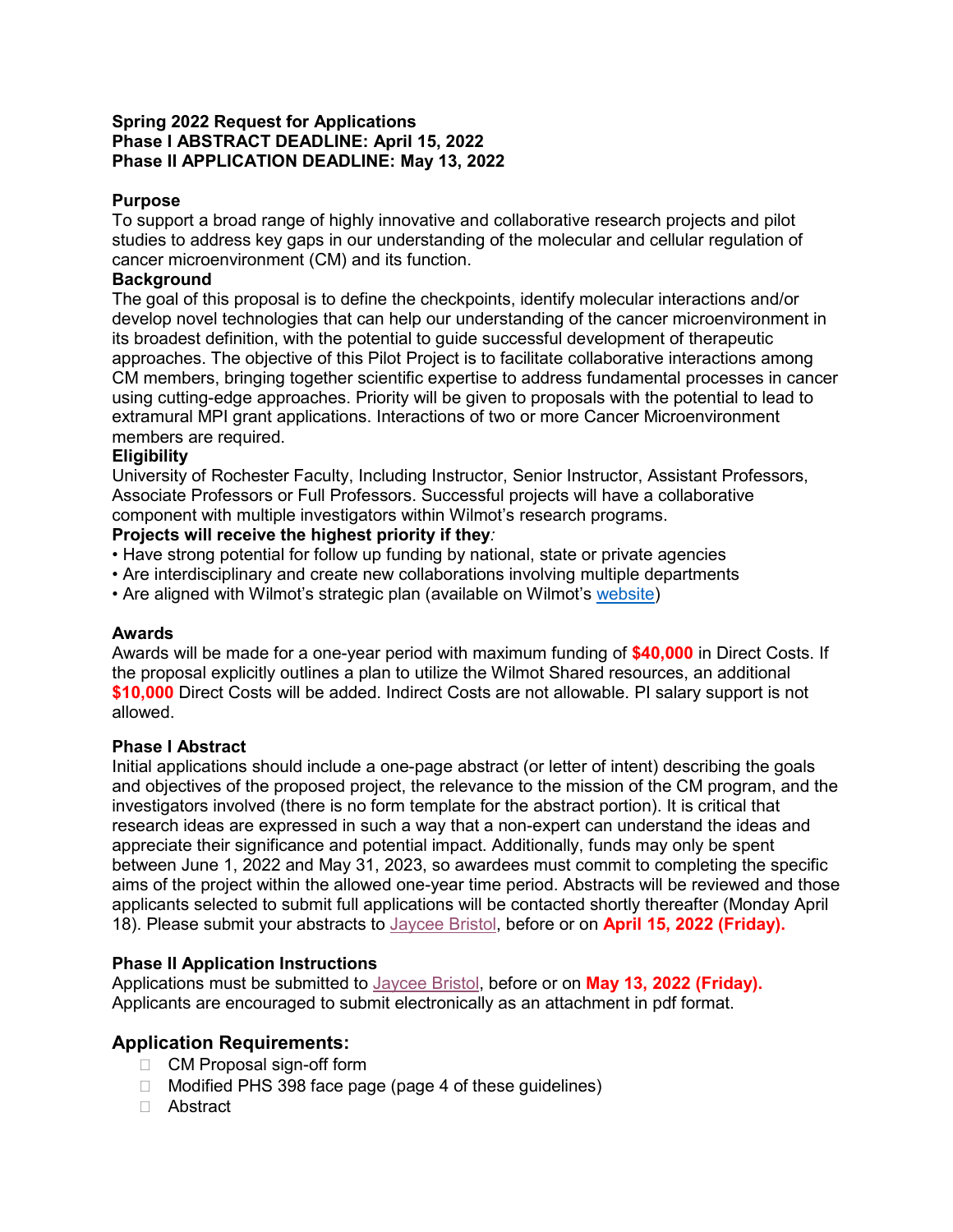- □ NIH-format biosketch for PI, co-investigators and mentors
- □ Updated Other Support for PI only
- Research Plan (limited to **3 pages**):

*The Research Plan consists of items noted below, as applicable. It should be selfcontained and include sufficient information to evaluate the project, independent of any other document (e.g., previous application). Be specific and informative, and avoid redundancies.*

- Specific Aims
- Research Strategy (Significance, Innovation and Approach)
- Timeline
- □ Plans for Future Funding (short paragraph):
	- Provide a short outline of how the pilot will develop into a NIH-funded grant.
- $\Box$  Human Subjects and Animals (no limit):

*The Human Subjects and Animals Plan consists of items noted below, as applicable. It should be self-contained and include sufficient information to evaluate the project, independent of any other document (e.g., previous application). Be specific and informative, and avoid redundancies.*

- Protection of Human Subjects
- Vertebrate Animals
- $\Box$  Budget (limited to 1 page using  $PHS$  398 Form Page 4, providing a detailed description of supplies and other expenses within the form page):
	- Limited to **\$40,000 (+\$10,000; Core)** direct costs
	- Except under exceptional circumstances, funds may not be used to support faculty salary but the budget must identify the proposed effort.
	- Funds may not be used for travel to professional meetings or equipment.
	- Funds may be used to support research supplies and expenses, travel to collect data and other nonfaculty salary.
	- If applicable, identify other sources of support that will be used to complete the pilot project.
- Bibliography

#### **Submission and Review Process**

This is an internal competition for WCI pilot project. **ORPA review and sign-off is not required but departmental review and approval should be sought through the CM sign-off form.**

Proposals will be reviewed by a faculty committee and will be assigned a priority score in accordance with these 6 categories**:**

- Significance (including scientific premise and hypothesis)
- PI, Scientific Team & Environment
- Innovation and Multidisciplinary Approach
- Experimental Approach (including methods and authentication of key biological and/or chemical resources, if applicable)
- Responsiveness to the terms of this RFA
- Probability of future NIH funding

A summary of the reviewers' comments will be provided once the review process has been completed

#### **Award Process**